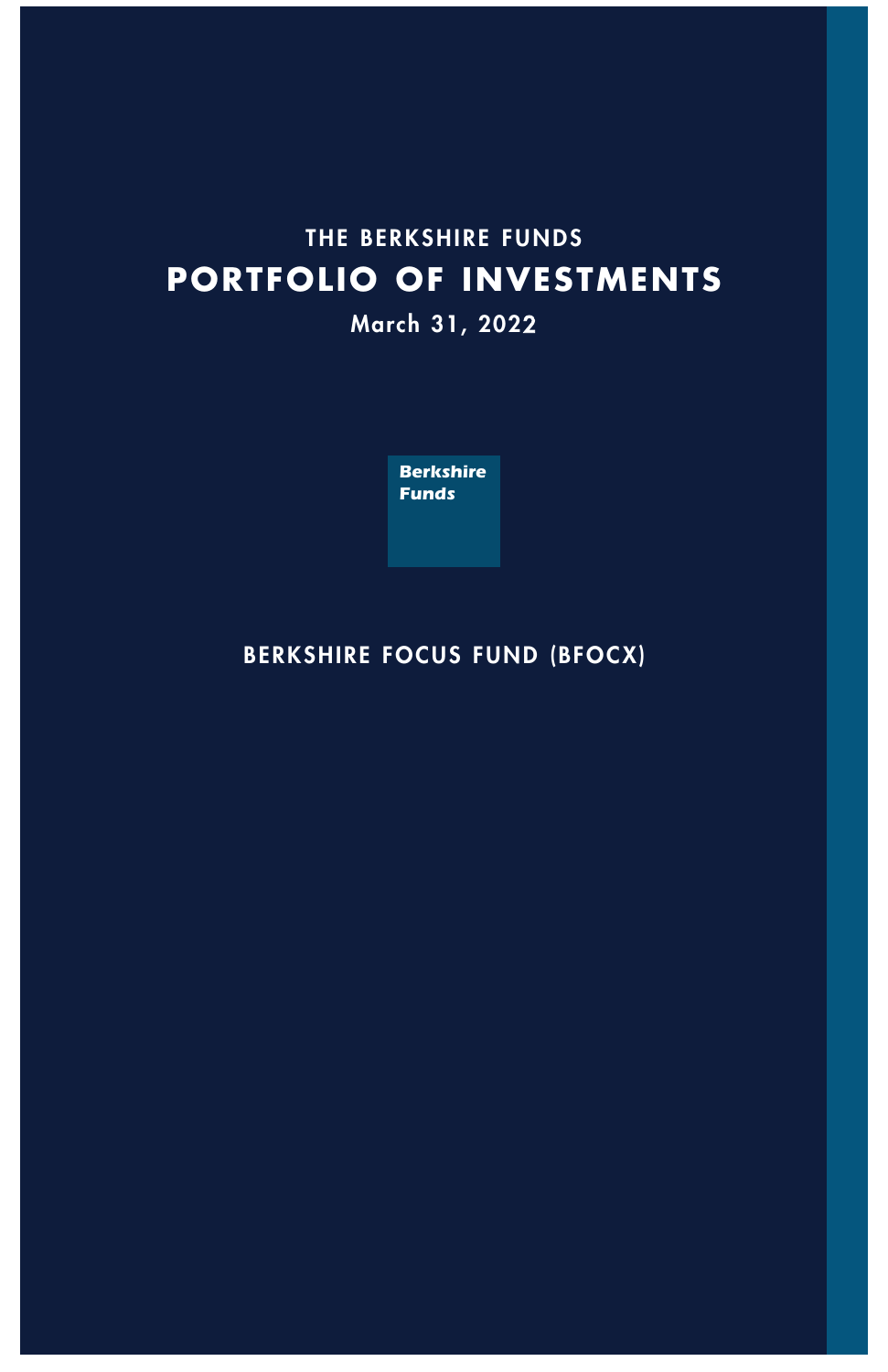### **PORTFOLIO OF INVESTMENTS - BERKSHIRE FOCUS FUND March 31, 2022 (Unaudited)**

#### **Shares Value**

|              | <b>COMMON STOCKS - 100.05%</b>                         | \$<br>489,682,957 |
|--------------|--------------------------------------------------------|-------------------|
|              | (Cost \$432,838,511)                                   |                   |
|              | <b>AUTOMOBILE MANUFACTURERS - 17.07%</b>               | 83,547,744        |
| 10           | Ford Motor Company                                     | 169               |
| 10           | Li Auto, Inc. - ADR *                                  | 258               |
| 10<br>10     | NIO, Inc. - ADR *                                      | 211               |
|              | Rivian Automotive, Inc. (Class A) *<br>Tesla, Inc. *   | 502<br>83,546,328 |
| 77,530<br>10 | XPeng, Inc. - ADR *                                    | 276               |
|              | <b>BANKS - 3.84%</b>                                   | 18,777,508        |
| 10           | Signature Bank                                         | 2,935             |
| 124,690      | Silvergate Capital Corporation. (Class A) *            | 18,774,573        |
|              | <b>BUSINESS SOFTWARE &amp; SERVICES - 35.58%</b>       | 174,155,932       |
| 10           | Adobe, Inc. *                                          | 4,556             |
| 62,120       | Atlassian Corporation PLC (Class A) * (United Kingdom) | 18,252,720        |
| 82,190       | Bill.com Holdings, Inc. *                              | 18,639,870        |
| 10           | Cadence Design Systems, Inc. *                         | 1,645             |
| 240,870      | Cloudflare, Inc. (Class A) *                           | 28,832,139        |
| 147,980      | Datadog, Inc. (Class A) *                              | 22,414,531        |
| 164,510      | DigitalOcean Holdings, Inc. *                          | 9,516,904         |
| 10           | Digital Turbine, Inc. *                                | 438               |
| 10           | DocuSign, Inc. *                                       | 1,071             |
| 109,100      | Domo, Inc. (Class B) *                                 | 5,517,187         |
| 20,870       | HubSpot, Inc. *                                        | 9,911,998         |
| 10           | Intuit, Inc.                                           | 4,808             |
| 10           | Microsoft Corp.                                        | 3,083             |
| 72,660       | MongoDB, Inc. (Class A) *                              | 32,231,249        |
| 10           | Palantir Technologies Inc. (Class A) *                 | 137               |
| 10           | Paychex, Inc.                                          | 1,365             |
| 10           | Paycom Software, Inc. *                                | 3,464             |
| 10           | Paylocity Holding Corporation *                        | 2,058             |
| 10           | ServiceNow, Inc. *                                     | 5,569             |
| 63,510       | Snowflake Inc. (Class A) *                             | 14,552,046        |
| 10           | The Trade Desk, Inc. (Class A) *                       | 693               |
| 86,490       | Twilio Inc. (Class A) *                                | 14,254,417        |
| 10           | Unity Software Inc. *                                  | 992               |
| $10$         | Workday, Inc. (Class A) *                              | 2,395             |
| 10           | ZoomInfo Technologies Inc. (Class A) *                 | 597               |
|              | <b>CHINA INTERNET SERVICES - 0.00%</b>                 | 1,088             |
| 10           | Alibaba Group Holding Ltd. - ADR                       | 1,088             |
|              | <b>COMMUNICATION EQUIPMENT - 0.00%</b>                 | 1,390             |
| 10           | Arista Networks, Inc. *                                | 1,390             |
|              | <b>COMMUNICATION SERVICES - 0.00%</b>                  | 2,344             |
| 10           | RingCentral, Inc. (Class A) *                          | 1,172             |
| 10           | Zoom Video Communications, Inc. *                      | 1,172             |
|              | <b>CONSUMER ELECTRONICS - 0.00%</b>                    | 1,746             |
| 10           | Apple, Inc.                                            | 1,746             |
|              | <b>CYBERSECURITY EQUIPMENT &amp; SERVICES - 10.6%</b>  | 51,856,635        |
| 62,840       | CrowdStrike Holdings, Inc. (Class A) *                 | 14,269,707        |
| 10           | Fortinet, Inc. *                                       | 3,417             |
| 10           | Okta, Inc. (Class A) *                                 | 1,510             |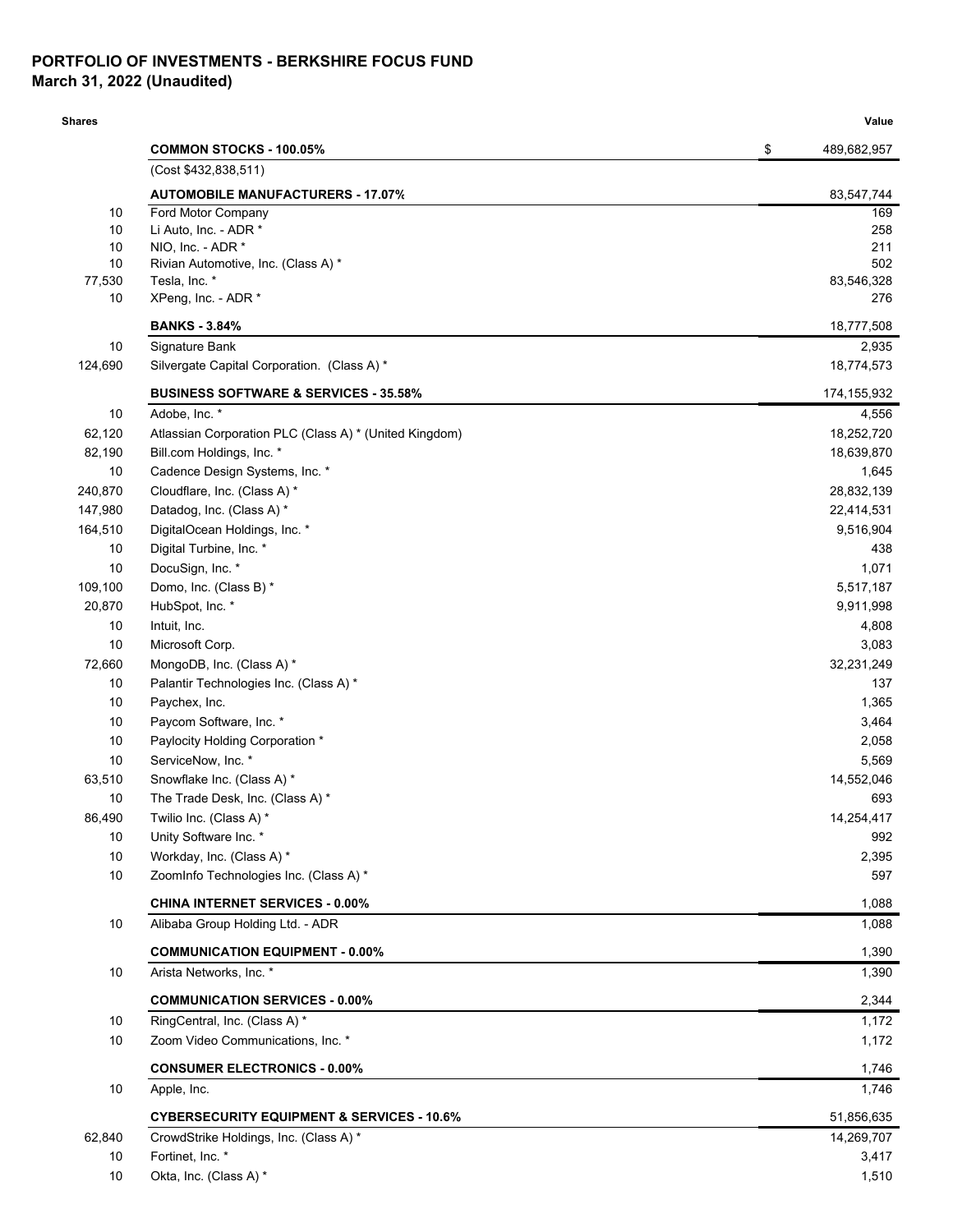| 10            | SentinelOne, Inc. (Class A) *                            | 387               |
|---------------|----------------------------------------------------------|-------------------|
| 36,290        | Palo Alto Networks, Inc. *                               | 22,590,888        |
| 62,130        | Zscaler, Inc. *                                          | 14,990,726        |
|               | DATA STORAGE - 3.50%                                     | 17,124,291        |
| 484,970       | Pure Storage, Inc. (Class A) *                           | 17,124,291        |
|               | <b>ENTERTAINMENT - 1.95%</b>                             | 9,556,630         |
| 10            | Netflix, Inc. *                                          | 3,746             |
| 10<br>10      | Roblox Corporation (Class A) *<br>Roku, Inc. (Class A) * | 462<br>1,253      |
| 79,720        | Sea Limited (Singapore) *                                | 9,549,659         |
| 10            | Spotify Technology S.A. (Luxembourg) *                   | 1,510             |
|               | <b>HEALTHCARE - 0.00%</b>                                | 1,619             |
| 10            | Doximity, Inc. (Class A) *                               | 521               |
| 10            | OptimizeRx Corporation *                                 | 377               |
| 10            | Teladoc Health, Inc. *                                   | 721               |
|               | <b>INTERNET SERVICES - 8.35%</b>                         | 40,858,616        |
| $10$          | Airbnb, Inc. (Class A) *                                 | 1,718             |
| 10            | Alphabet, Inc. (Class A) *                               | 27,814            |
| 10            | Amazon.com, Inc. *                                       | 32,599            |
| 10            | Carvana Co. (Class A) *                                  | 1,193             |
| 10            | Chewy, Inc. (Class A) *                                  | 408               |
| 40,190        | Coinbase Global, Inc. (Class A) *                        | 7,630,473         |
| 117,580       | DoorDash, Inc. (Class A) *                               | 13,779,200        |
| 10            | Etsy, Inc. *                                             | 1,243             |
| 16,290        | MercadoLibre, Inc. * (Argentina)                         | 19,376,629        |
| 10            | Opendoor Technologies, Inc. *                            | 86                |
| 10            | Shopify Inc. (Class A) * (Canada)                        | 6,760             |
| 10            | Zillow Group, Inc. (Class C) *                           | 493               |
|               | <b>INTERNET SOCIAL MEDIA - 3.93%</b>                     | 19,240,952        |
| 10            | Meta Platforms, Inc. (Class A) *                         | 2,224             |
| 10<br>534,540 | Pinterest, Inc. (Class A) *<br>Snap, Inc. (Class A) *    | 246<br>19,238,095 |
| 10            | Twitter, Inc. *                                          | 387               |
|               | IT FINANCIAL SERVICES - 6.14%                            | 30,040,822        |
| 10            | Affirm Holdings, Inc. (Class A) *                        | 463               |
| 221,520       | Block, Inc. (Class A) *                                  | 30,038,112        |
| 10            | PayPal Holdings, Inc. *                                  | 1,156             |
| 10            | Upstart Holdings, Inc. *                                 | 1,091             |
|               | <b>SEMICONDUCTOR - 5.47%</b>                             | 26,761,583        |
| 10            | Advanced Micro Devices, Inc. *                           | 1,093             |
| 10            | Ambarella, Inc. *                                        | 1,049             |
| 10            | Broadcom, Inc.                                           | 6,297             |
| 10            | <b>KLA Corporation</b>                                   | 3,661             |
| 10            | Marvell Technology, Inc.                                 | 717               |
| 71,380        | NVIDIA Corp.                                             | 19,476,747        |
| 10            | ON Semiconductor Corporation *                           | 626               |
| 10            | Qualcomm, Inc.                                           | 1,528             |
| 10            | Taiwan Semiconductor Manufacturing Company Limited - ADR | 1,043             |
| 63,840        | Wolfspeed, Inc. *                                        | 7,268,822         |
|               | <b>SEMICONDUCTOR EQUIPMENT - 0%</b>                      | 14,555            |
| 10            | Applied Materials, Inc.                                  | 1,318             |
| 10            | ASML Holding N.V. - ADR                                  | 6,679             |
| 10            | Lam Research Corp.                                       | 5,376             |
| 10            | Teradyne, Inc.                                           | 1,182             |
|               | SOLAR ENERGY - 3.62%                                     | 17,738,480        |
| 87,910        | Enphase Energy, Inc. *                                   | 17,738,480        |
|               | <b>SPECIALTY INDISTRIAL MACHINERY - 0%</b>               | 827               |
| 10            | Kornit Digital Ltd. (Israel) *                           | 827               |